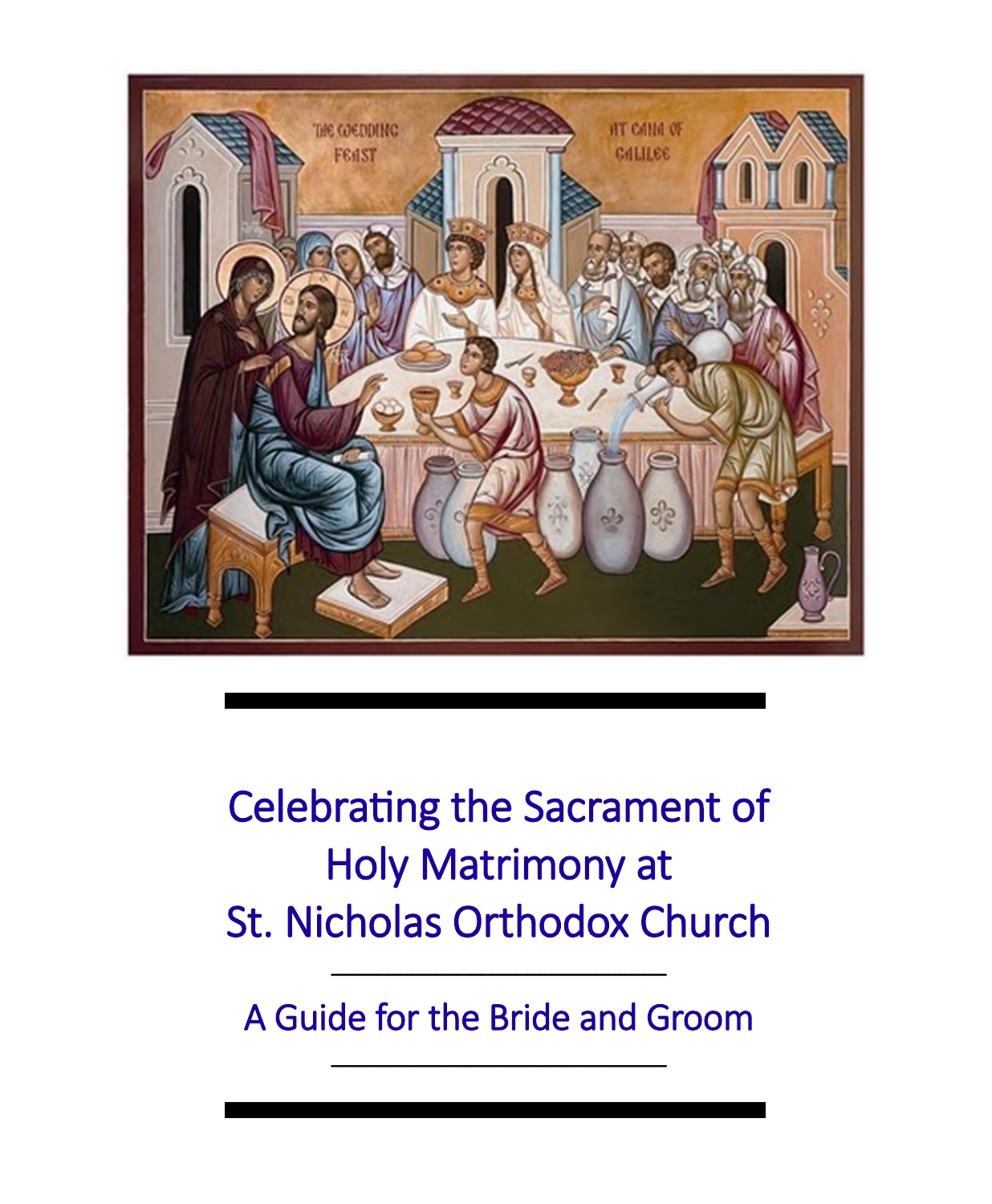## **To the Bride and Groom**

On behalf of our entire parish family, we extend our love and encouragement as you prepare for both your wedding day, and more importantly, the marriage that will begin that day and will continue for all eternity!

Your decision to celebrate the *Sacrament of Holy Matrimony* is truly one of the great milestones of your life. But while accepting the joy of it all, you will also take on a very great and even eternal responsibility, not only to each other and any children God may grant in your future life together, but especially to our Lord Jesus Christ and His Church. Because this is such a momentous great undertaking, the three of us will spend time together in a series of Marriage Preparation sessions, as outlined in this booklet.

Since marriage is a Sacrament of the Church, at least one of you must be a practicing Orthodox Christians, striving to live the Faith with regular participation in the Sacraments of Confession and Communion. Since I am prohibited by both Church and Civil Law from marrying persons who are not active members of our Church, if the Orthodox spouse is not actively participating in the life of the Church, the wedding service may need to be postponed. Make time before your wedding to be prayerful, both with personal prayer and frequent attendance at liturgical services, asking for God's blessing, strength and help as you embark this eternal journey together. It is easy to allow all the details of the wedding to crowd out the spiritual significance of this *Holy Mystery* (Sacrament). It is my hope that by good preparation you will most fully benefit from this sacred act, so please read the contents of this booklet carefully and know that I am always open to answer any questions or concerns.

May the Lord Jesus Christ, who blessed the marriage feast in Cana of Galilee with His presence, bless you with a long and joyous life together in faithfulness and love for God and for each other. As always, I remain

Your father in Christ,

Fr. Michael

V. Rev. Michael Nasser Pastor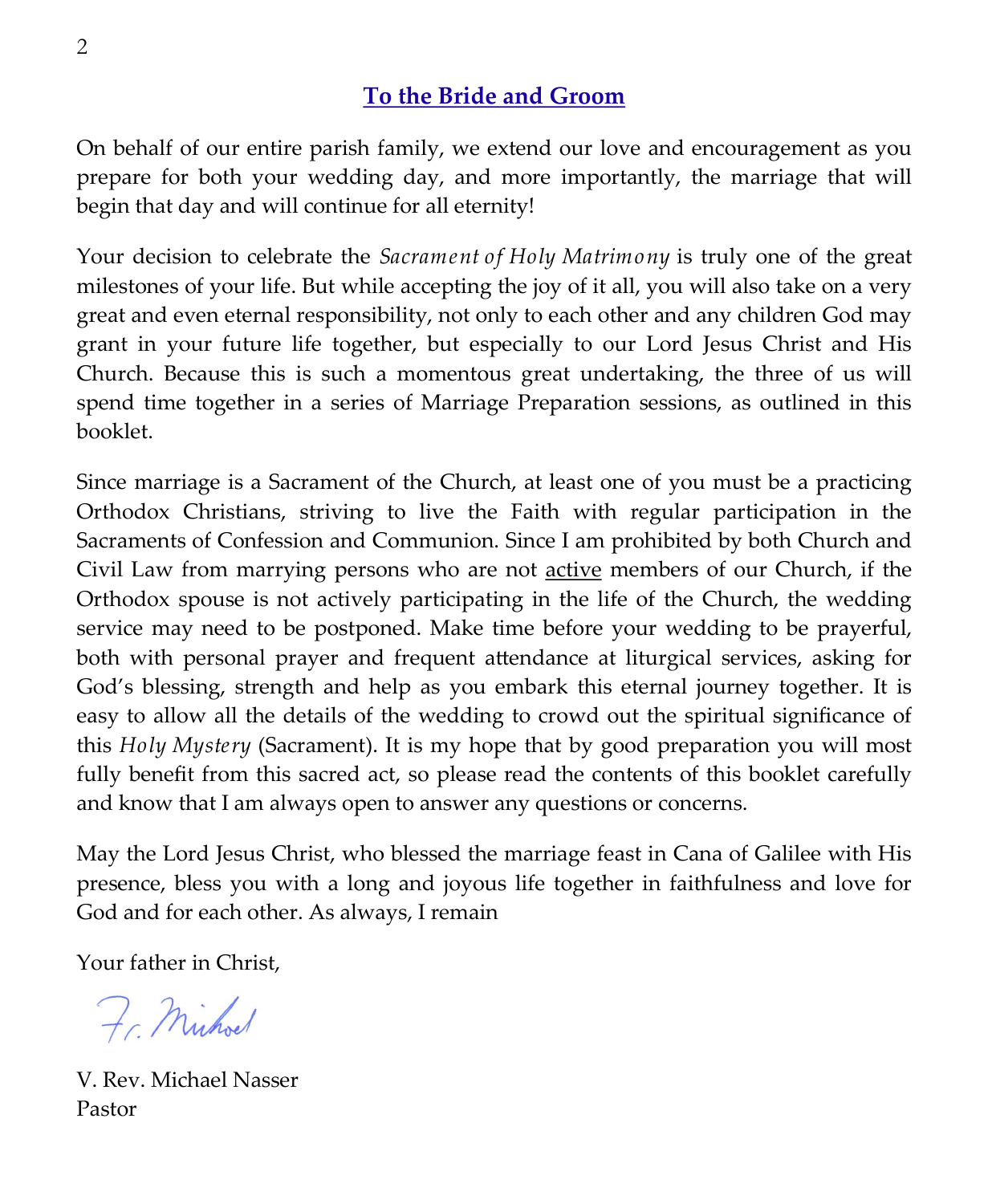## **Guiding Principles To Assist in Your Planning**

The following instructions are offered to you so that your marriage ceremony may be as orderly and meaningful as possible. The requirements below are set by the *Sacred Canons of the Church* and by the current Guidelines of the Antiochian Orthodox Christian Archdiocese of North America.

**Selection of Date:** The date for your wedding is not confirmed until you have met with our parish priest and received written confirmation of the date and time**.** This confirmation is also subject to your cooperation with the various requirements laid out in this booklet. Any variance not approved by the parish priest may put the celebration of the Sacrament as scheduled into question, so please discuss any proposed variations as soon as possible.

Please be aware and respectful that there are seasons and days when marriages cannot take place in the Orthodox Church. These include:

- Every Wednesday and Friday
- The eve of every Sunday (after sundown Saturday night) and *Great Feasts*
- The *Feast of the Elevation of the Holy Cross* on September 14
- The *Beheading of John the Baptist* on August 29
- *Advent* (Christmas Lent) beginning November 15 thru Christmas
- *Great Lent*, including *Cheesefare* week until the week after *Pascha*
- The F*ast of the Dormition of the Theotokos*, August 1 thru 15.

Saturday weddings must commence no later than 4:00 P.M. so as not to conflict with the *Great Vespers* service. Although not currently practiced often, Sundays are the most preferable day for a wedding, as the couple can receive Holy Communion prior to being blessed by the Sacrament of Marriage. Any variation to the above prohibited days will be requested by the parish priest to the Diocesan Bishop and are only given in extenuating circumstances.

**Marriage Preparation Sessions**: Because marriage is one of the most important things you will do in your lifetime, our first priority will be marriage preparation and not simply preparing you for the ceremony which begins the marriage. We will do that by scheduling you for a series of private sessions in which the parish priest will guide you both through an examination of the issues most important to a successful marriage. Your sessions will explore topics such as our life in the Church, our understanding of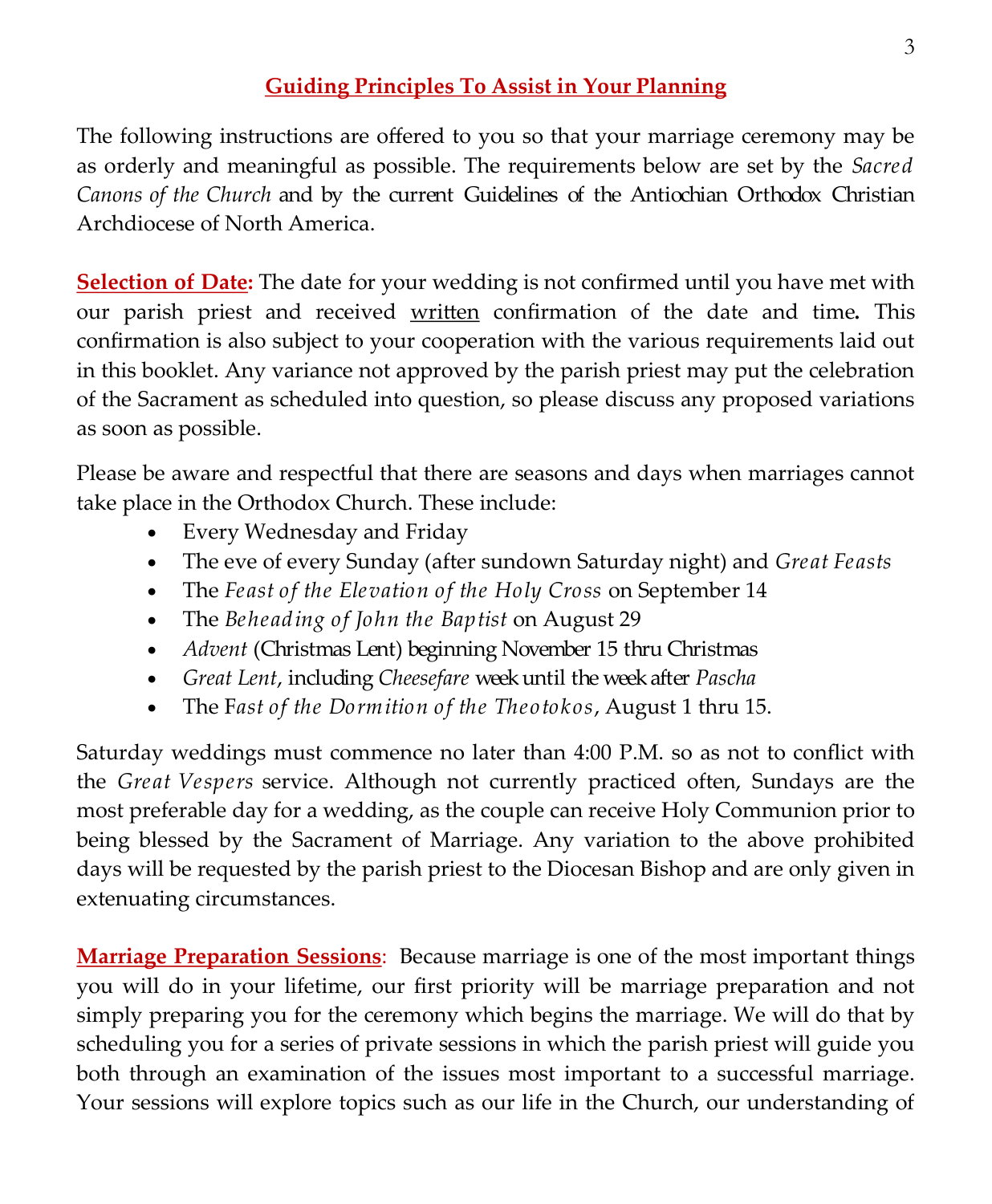who God is, the meaning of marriage in the Church, conflict management, child rearing in an Orthodox home, etc. The last session will explain each part of the wedding service itself and go over any last minute details.

*Building an Orthodox Marriage* by Bishop John Abdallah is our guidebook for these sessions and is available from our church bookstore. The two of you will read each of the six sections one at a time, and complete the discussion exercise individually before discussing your answers together. Then you and the parish priest will meet to review what you discovered and to go more in-depth into the issues presented. Couples that have already participated in this exploration have expressed deep appreciation for the experience, so we hope you also will experience it as time well spent. Because at least six sessions are needed, please schedule these sessions with the priest well in advance of the wedding date.

If you both don't live locally, we may need to arrange for you to meet with your local Orthodox priest, who can certify his preparation with you for the *Sacrament of Marriage* through premarital counseling, or the sessions can be held with our priest via video conference.

**Facility Usage Details**: Please arrange a meeting with our Parish Administrator to discuss important details such as the dos and don'ts of decorations/flowers in the church and Narthex, building access, cleaning fee, etc. (Refer to page 10).

**The Wedding Service**: The text and order of the Orthodox Wedding Service may not be altered in any way. To keep the sanctity and integrity of this ancient rite, non-Orthodox elements may not be added e.g. non-Orthodox hymns, prayers, poems, recitations, instrumental and vocal arrangements.

**Music:** You may either request the St. Nicholas Choir (members of which may be available to sing the responses for the ceremony) or a Chanter or Chanters to assist with the ceremonial music*.* You should meet with them well in advance of the wedding to select from the available music. You are welcome to invite them to the wedding reception, but it is not required or expected.

Only the traditional music of the Orthodox Marriage service may be used. Some instruments and other music may be allowed for either the prelude or dismissal, but only with a specific written request to the parish priest, which may need to be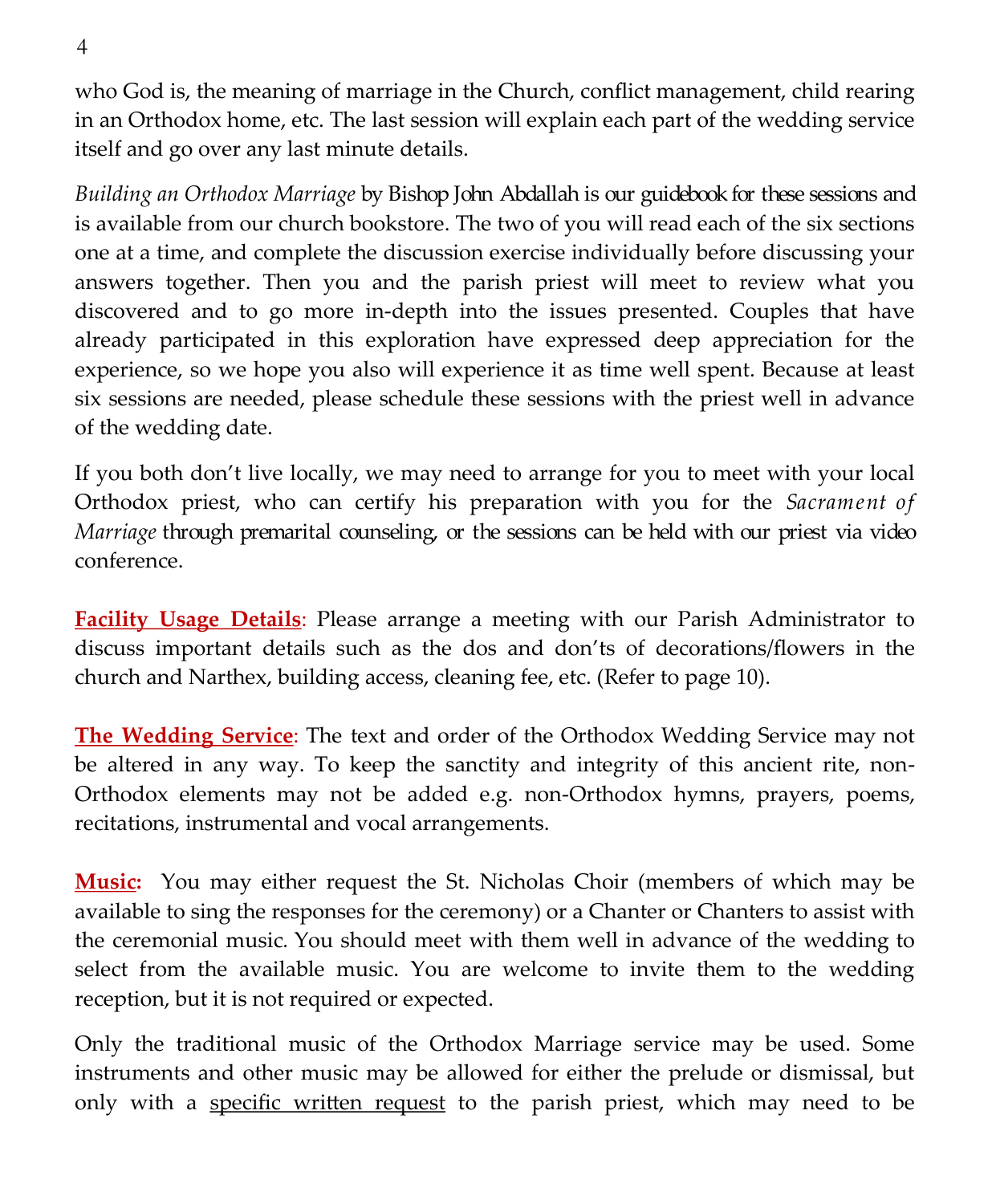forwarded to the Bishop. A written response will be given. Please make any requests no later than two months before the wedding.

**A Marriage License**: The license must be in the possession of the priest BEFORE the marriage can take place. There are NO EXCEPTIONS to this requirement. The license may be obtained from any County Clerk's office and is good for 30 days. To ensure a smooth wedding day, you are encouraged to bring the license to the Wedding Rehearsal. The Priest will complete the license and process it with the County, retuning to you a ceremonial copy.

You will also receive a *Certificate of Marriage* from the Archdiocese. In order for the church to file that appropriately, please complete the *Marriage Information* form given to you with this booklet and return it to the Church Office.

**Previous Marriage/Divorce:** Orthodox Christians that have been previously married and divorced are required to petition the Archbishop for restoration to the sacramental life of the Church, since divorce breaks that communion. If it has not been already completed, it must be completed before a wedding can be scheduled. The parish priest will guide you through the process. Such a petition is drawn up by you and the priest and should include the date and reason for the divorce, a summary of reconciliation attempts, copies of the legal divorce decree and your desire to come back in to communion with the Church. An administrative fee of \$200.00 payable to the *Antiochian Archdiocese* is sent with the letter to handle the processing of this documentation. All such petitions are considered on an individual basis by the Archbishop. Please be aware that a period of penance is necessary before re-marriage is possible. All such proceedings are confidential.

**Member of a non-Antiochian Orthodox Church:** If either of you belong to an Orthodox Church not within the Antiochian Archdiocese, you must obtain a letter from your parish priest attesting to your good spiritual standing and membership. If you were born outside of the United States and came to this country after your eighteenth birthday, a certificate verifying that you are single and eligible to marry should be obtained from the parish priest in your home country.

**Concerning Mixed Marriages:** The only mixed marriages permitted by the Orthodox Church is one between an Orthodox Christian and a non-Orthodox Christian who has been baptized in the name of the Holy Trinity. We ask that the non-Orthodox Christian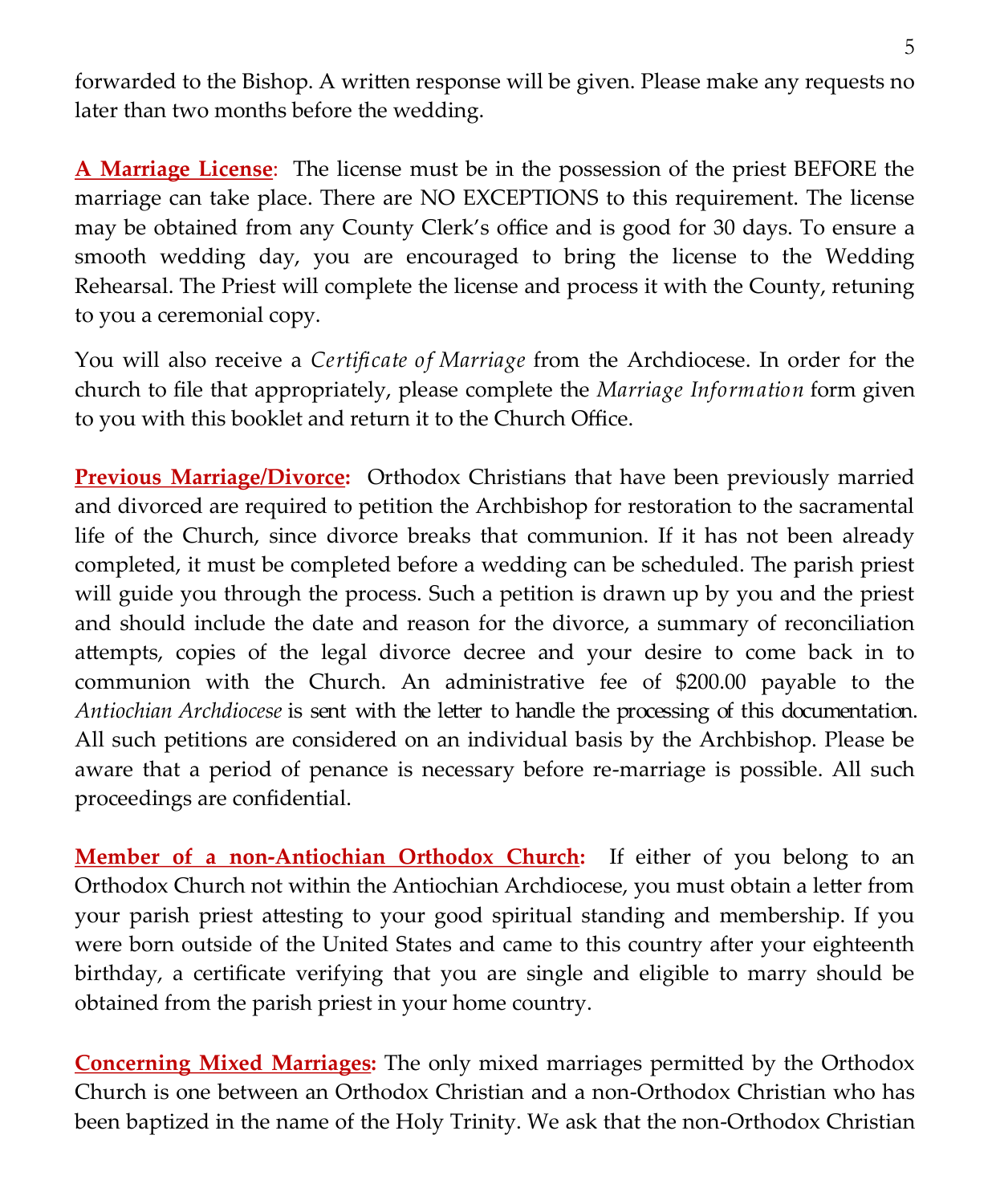provide a copy of his/her baptismal certificate. Orthodox Christians who wish to marry non-Christians risk their good standing in the Church, so these situations should be discussed immediately with our Parish Priest.

Of course, no one is ever coerced to accept the Faith, and marriage in the Orthodox Church does not automatically result in membership in the Orthodox Church for any non-Orthodox. This being said, anyone desiring to embrace the Orthodox Faith must first be properly instructed and participate in the life of the Church for a period of time, generally no less than one year.

**The Sponsors:** At least one of either the best man and/or maid/matron of honor (or sponsors/Cum/Cumbadi depending on which Orthodox tradition you come from), should be active members in good standing of an Orthodox parish. If you desire to have non-Orthodox sponsors, one may be of a non-Orthodox Christian Faith, but it is required that one of the two be an Orthodox Christian in good standing.

**Confession**: As participation in the wedding is a major *Sacrament* of the Church, the Orthodox Christian Bride and Groom, as well as Orthodox sponsors and attendants, should receive the *Mysteries of Confession and Communion* in the days leading up to the wedding date. This should be considered on a level of importance much higher than dress, hair, and makeup. This is the preparation of the immortal soul approaching one of the *Holy Mysteries of the Church*.

**Dress:** Christian modesty should be used in the selection of the attire of the Bridal Couple and the wedding party for modern fashions may not be accommodating. Clothing should not be revealing. Dresses which allow for uncovered shoulders, back, or legs above the knees should be accessorized to cover those areas while present in the Church for the *Sacrament of Marriage*. Please remember that any bridal head dress should not prevent the placing of the crown during the service.

**Rehearsals**: These are normally done a day or two before the wedding. Please schedule with the parish priest before announcing the date and time to your bridal party. Like the ceremony, these are requested and confirmed in writing to avoid any confusion.

**Rings:** Every marriage in the Orthodox Church is solemnized with a ring for both the Bride and Groom, which should be brought to the Wedding Rehearsal.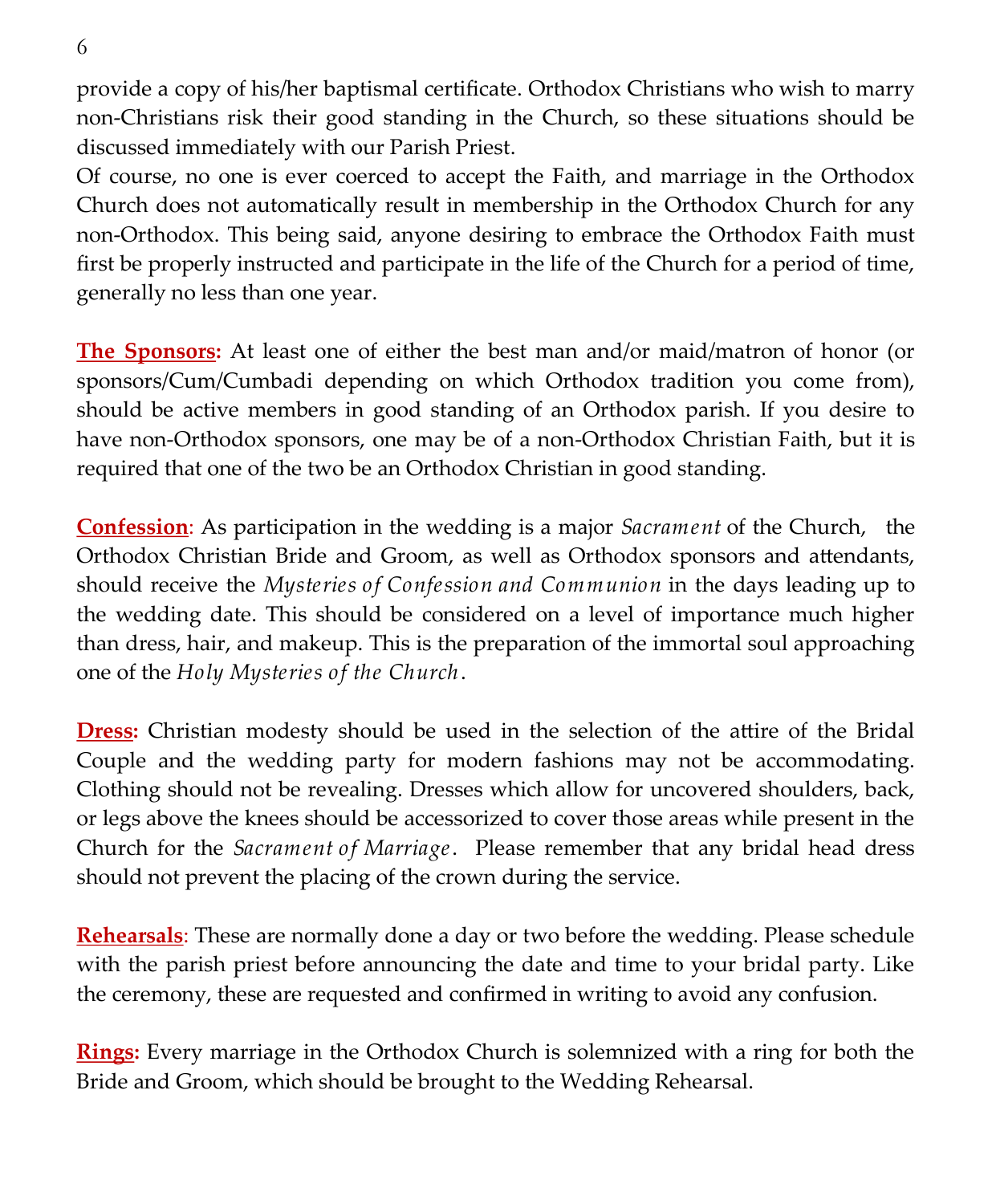**Crowns:** We have a few styles of ceremonial Crowns for you to select from, or if you prefer the Greek tradition, you may have a set made of fresh or silk flowers, with a three foot ribbon connecting them. They can then be kept by you as a remembrance of your wedding, often by having them encased and displayed. The Parish Administrator can assist you in finding providers of these flower crowns (*stephana*).

**Epistle Reader:** You may choose someone to read the Epistle for the service or one of the Chanters or Choir Members can read it. Discuss this option with the priest before asking anyone to fill this role.

**Ceremony Candles:** Upon request, the Church can provide two plain taper candles needed for the ceremony, or if you desire you may purchase decorative candles or decorate your own. These will be kept at the church for use at the *Removal of the Crowns* (Refer to the "Crown Removal" section on page 9).

**Wedding Service Books**: Should you so desire, we have service books which allow guests to follow the service. If you choose to use them, they should be placed in the pews prior to the guests arrival. The placement and collection of the books is the responsibility of you or your designee. Replacement of lost books will be charged at a rate of \$10 per book.

**Aesthetics:** The color in the church will depend on the liturgical season at the time of your wedding ceremony. As you know, our Church is quite beautiful and does not need anything to enhance its existing beauty. However, we understand when there is a desire to add flowers and tasteful decorations. Please note that any changes and/or additions to the church interior, including placement of flowers, change of candle and altar cloth colors, moving of tables in the Narthex, etc. must be discussed with the Parish Administrator in advance and will be your (or your designee's) responsibility to complete. Additionally, you (or your designee) are responsible to remove your decorations and flowers, transition the candles back to their original color, and return all furniture back to its original location immediately following the wedding.

**Flowers**: Due to visibility, space, and access for movement, we ask that flowers in front of the iconostas be limited to two arrangements. You (or your designee) will be responsible to arrange access to the building for florists if they need access more than two hours before the time of the ceremony. Such arrangements can be made with the Parish Administrator.